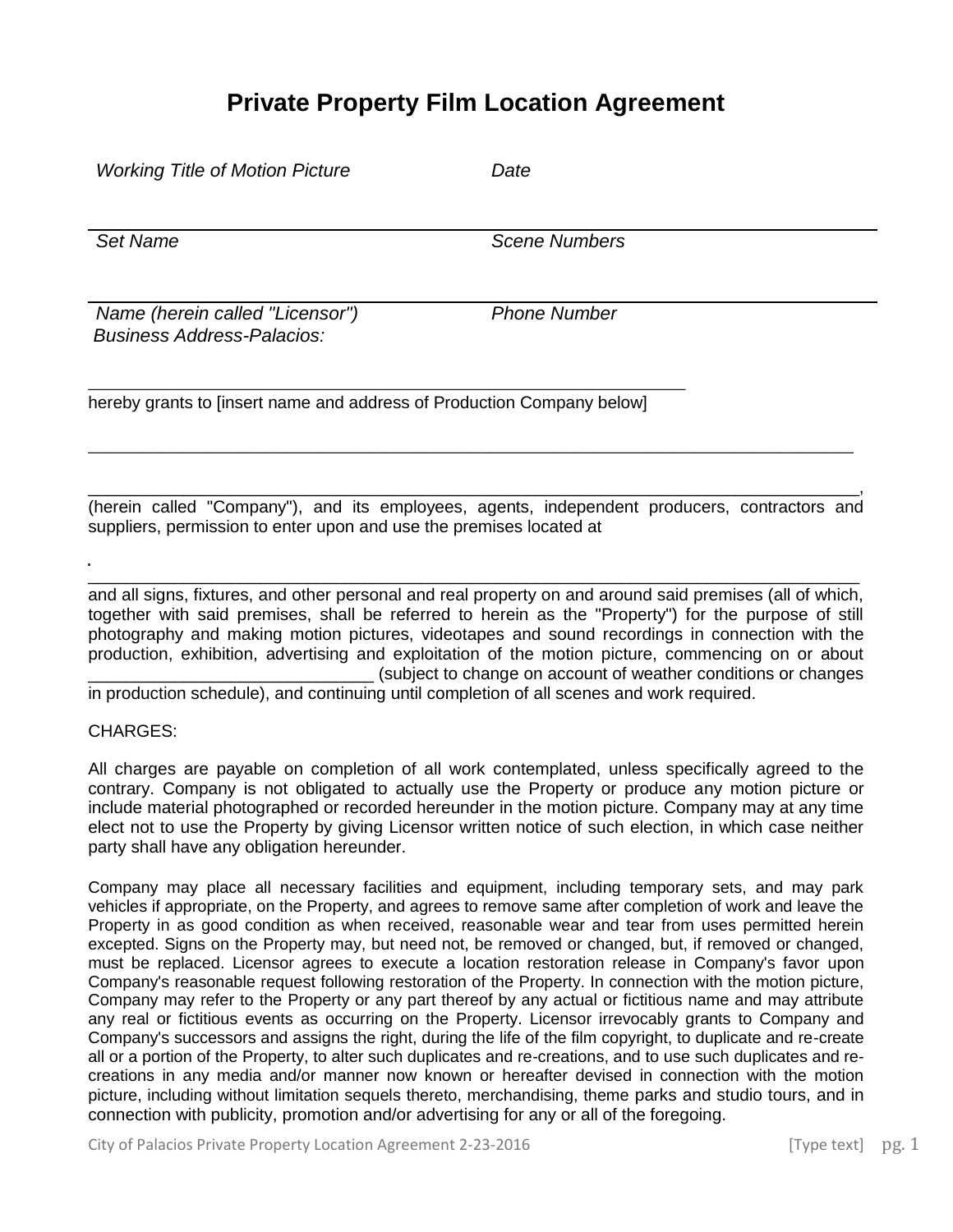## City of Palacios Location Agreement, Page 2

Company agrees to use reasonable care to prevent damage to said Property, and will indemnify Licensor, and all other parties lawfully in possession of said Property, and hold each of them harmless from any claims and demands of any person or persons arising out of or based upon personal injuries, death or property damage suffered by such person or persons resulting directly from any act of negligence on Company's part in connection with the work hereunder.

All rights of every kind in and to all still pictures, motion pictures, videotapes, photographs and sound recordings made hereunder shall be and remain vested in Company and its successors, assigns and licensees, and neither Licensor nor any tenant, or other party now or hereafter having an interest in said Property, shall have any right of action against Company or any other party arising out of any use of said still pictures, motion pictures, videotapes, photographs and/or sound recordings, whether or not such use is, or may be claimed to be, defamatory, untrue or censorable in nature.

At any time within six (6) months from the date Company completes its use of the Property hereunder, Company may, upon not less than five (5) days' prior written notice to Licensor, re-enter and use the Property for such period as may be reasonably necessary to photograph retakes, added scenes, etc., desired by Company, upon the same terms and conditions as contained in this agreement.

Licensor warrants that Licensor is the owner or authorized agent for the owner of the Property and that Licensor has full authority to enter into this agreement and grant the rights herein granted.

Licensor's sole remedy for a breach by Company of any of Company's obligations hereunder shall be an action at law for damages, it being agreed that in no event shall Licensor or its successors and assigns, or any other party now or hereafter having an interest in said Property, seek or be entitled to injunctive or other equitable relief for breach by Company of any of its obligations under this Agreement.

If the box below is checked, the attached Addendum shall constitute part of this agreement. This is the entire agreement. This agreement cancels and supersedes all prior negotiations and undertakings relating to the Property and contains all of the terms, covenants, conditions, representations and warranties, written or oral, of the parties hereto in the premises. No other authorization is necessary to enable Company to use the Property for the purposes herein contemplated.